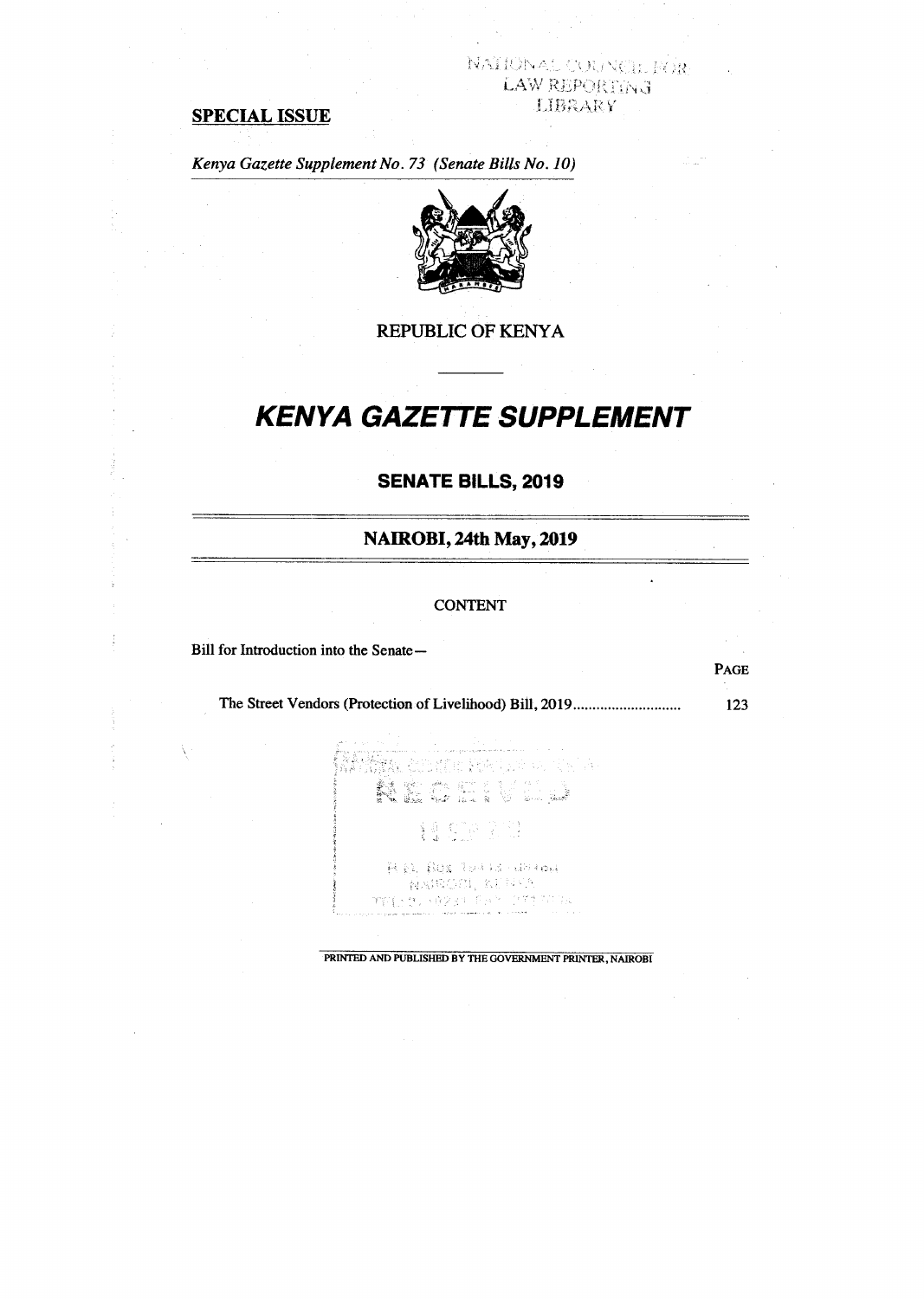#### 123

# **THE STREET VENDORS (PROTECTION OF LIVELIHOOD) BILL, 2019**

# **ARRANGEMENT OF CLAUSES**

### *Clause*

### **PART I — PRELIMINARY**

- 1. Short title.
- 2. Interpretation.

### **PART II — REGULATION OF STREET VENDORS**

- 3. Object and purposes
- 4. Street Vendor's Unit.
- 5. Headquarters of the Unit.
- 6. Director.
- 7. Staff of the unit.

# **PART III —VENDING ZONES**

- 8, Designation of vending zones.
- 9. Vending zone plan.
- 10. Vending centres.
- 11, Periodic markets
- 12. Relocation or eviction of street vendors.
- 13. Obligations of county executive committee member.

### **PART IV— REGISTRATION AND LICENSING OF STREET VENDORS**

14. National registry.

15. Registration of street vendors.

- 16. Licensing of street vendors.
- 17. Terms and conditions of licence.
- 18. Renewal of a licence.
- 19. Revocation of a licence.
- 20. Handling of food.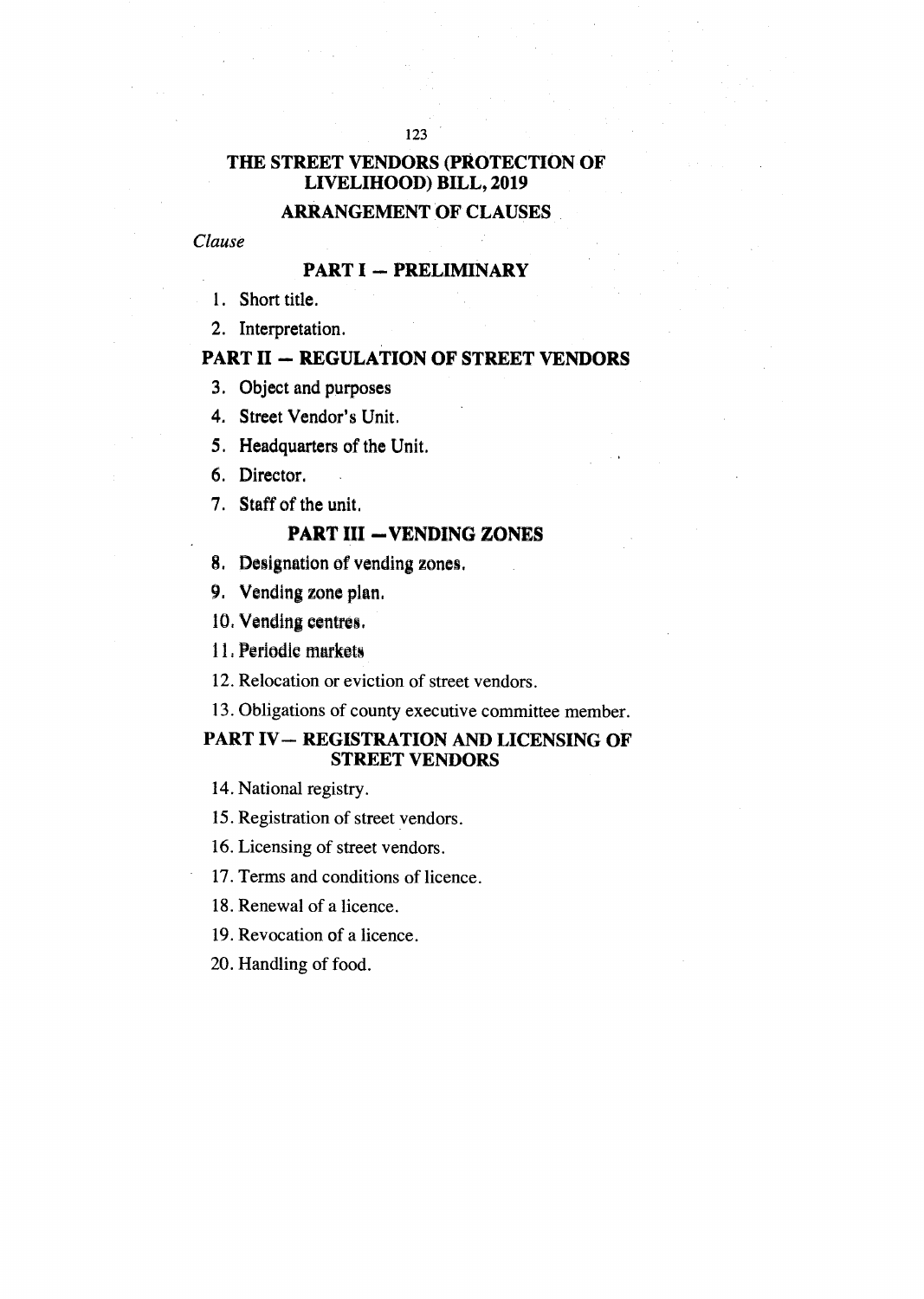### **PART V-RIGHTS AND OBLIGATIONS OF STREET VENDORS**

- 21. Right to carry on business of street vending.
- 22. Right to adequate facilities.
- 23. Right to quiet possession of goods.
- 24. Protection from harassment.
- 25. Right to association.
- 26. Public hygiene.
- 27. Access to public utilities.

### **PART VI — MISCELLANEOUS PROVISIONS**

- 28. County legislation.
- 29. Regulations.

### **SCHEDULE: CRITERIA FOR THE FORMULATION OF THE FORMULATION COUNTY VENDING PLAN**

 $\mathtt{H}$  is  $\mathtt{H}^{\ast} \mathtt{H}^{\ast}$  . Then

 $\sim 1.1\times 10^{10}$  for the  $\epsilon$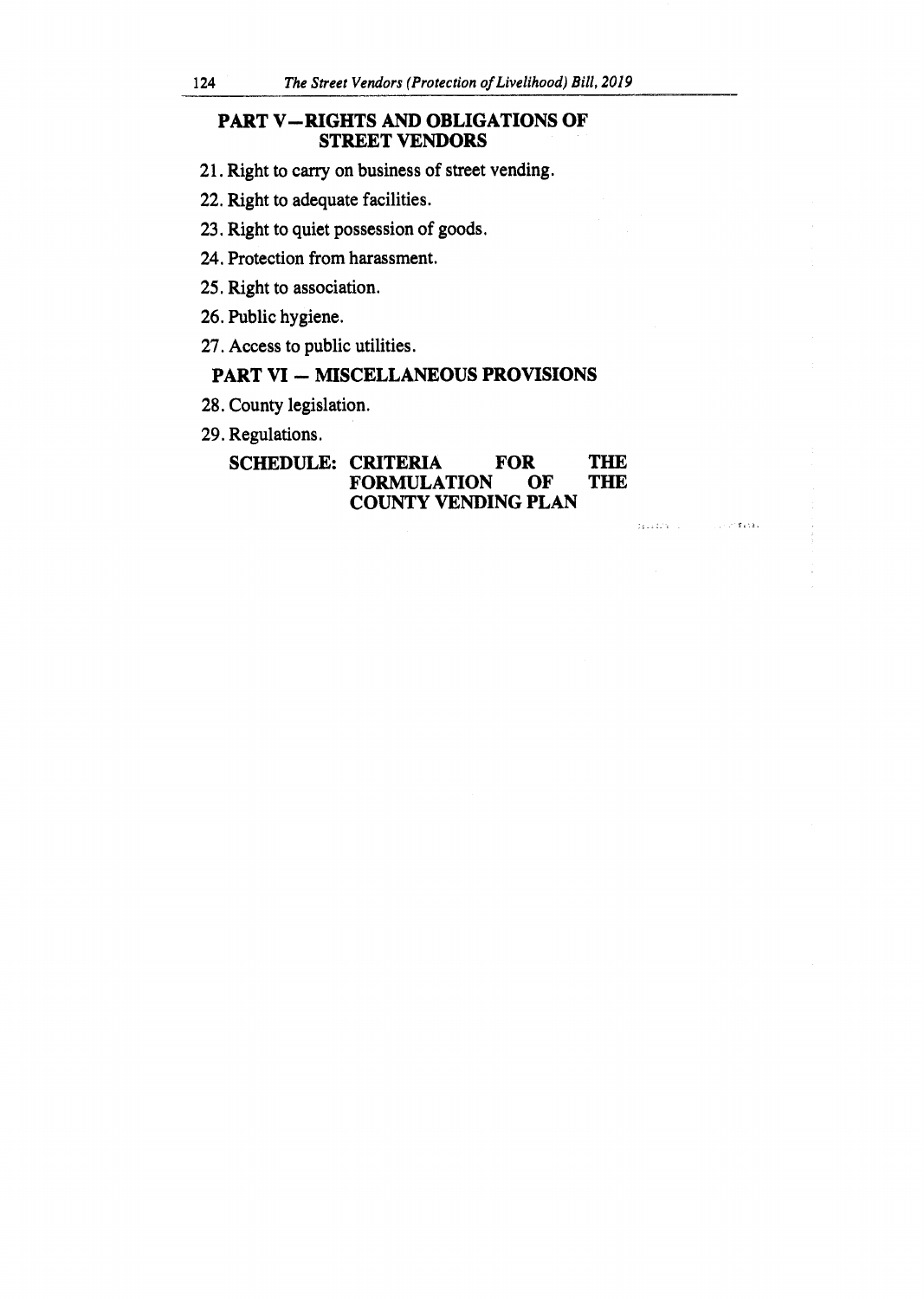### **THE STREET VENDORS (PROTECTION OF LIVELIHOOD) BILL, 2019**

#### **A Bill for**

**AN ACT of Parliament to provide a legal framework for the recognition, protection and regulation of street vending in Kenya, the identification of minimum standards for street vending; and for connected purposes.** 

**ENACTED by the Parliament of Kenya, as follows —** 

#### **PART I — PRELIMINARY**

**1. This Act may be cited as the Street Vendors Short title. (Protection of Livelihood) Bill, 2019.** 

**2. In this Act,— Interpretation.** 

**"Cabinet Secretary" means the Cabinet Secretary for the time being responsible for matters related to trade;** 

**"committee" means a committee of the County Assembly mandated to consider matters related to trade within the County;** 

**"county executive committee member" means the county executive committee member responsible for matters relating to trade;** 

**"essential facilities" includes clean water, lighting, security, waste disposal, shades, warehousing and storage, awnings, paved roads and vehicle parking spaces where necessary;** 

**"harassment" means conduct, or action, which is usually repeated or persistent, that, being directed at a street vendor, alarms, causes substantial emotional distress in that person, damages goods or property and serves no legitimate purpose;** 

**"informal trader" means a person engaged in vending of articles, goods, wares, food items or merchandise of everyday use or offering services to the general public in a street, lane, sidewalk, footpath, pavement, public park or any other public place or private area, from a temporary built-up structure, and includes a hawker, peddler and all synonymous terms of the word;** 

**"market" means a place where sellers and buyers have traditionally congregated for the sale and purchase of goods**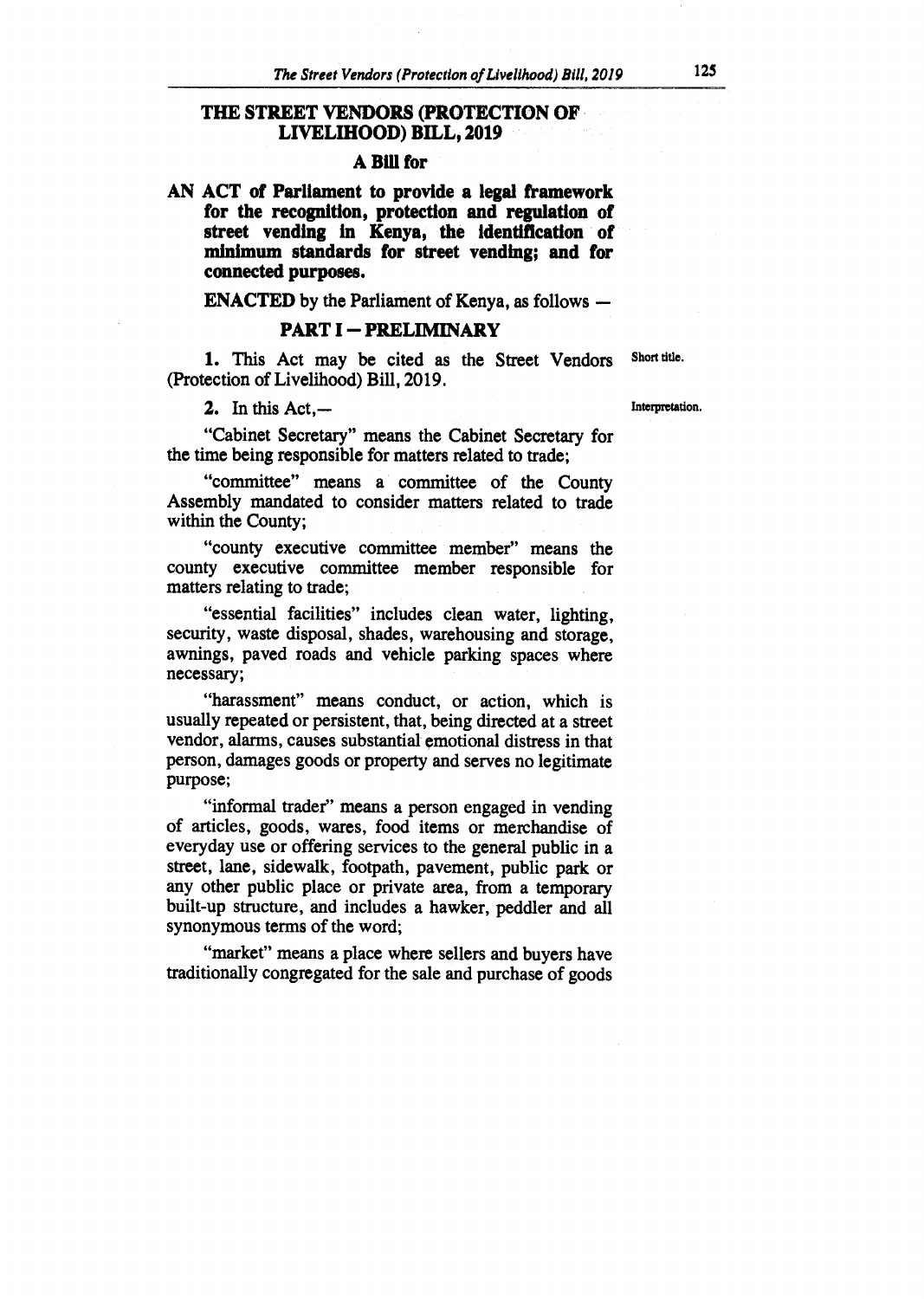and services and has been determined as such by the relevant county government;

"Ministry" means the Ministry responsible for matters related to trade;

"mobile vendor" means a street vendor who carries out vending activities in a vending area by moving from one place to another place vending their goods, services or a combination thereof;

"national registry" means the national registry established under section 14;

"stationary vendor" means a street vendor who carries out street vending activities on a regular basis at a specific location;

"Unit" means the national street vendors unit established under section 4 of this Act;

"vending zone" means an area, place or location designated as such by the relevant county government on the recommendation of the committee for the specific use by street vendors for street vending and includes a footpath, sidewalk, pavement, embankment, portions of a street, or any such place considered suitable for vending activities and providing services to the general public.

**3.** The objects and purpose of this Act are to provide  $i$  standard framework  $=$ 

Object and purposo.

(a) to entrench the right to informal trading;

- (h) for the regulation of informal trading including areas for the Conduct of such trade and licensing by counties;
- (c) for the designation and use of public space for informal trading;
- (d) for the effective organization and regulation of informal traders; and
- (e) for public participation in the designation of vending zones and regulation of informal traders.

#### **PART II — REGULATION OF STREET VENDORS**

Street Vending Unit.

**4.** (1) The Cabinet Secretary shall, by notice in the *Gazette,* designate a section or department within the Ministry responsible for matters relating to street vending as a street vendors unit for purposes of this Act.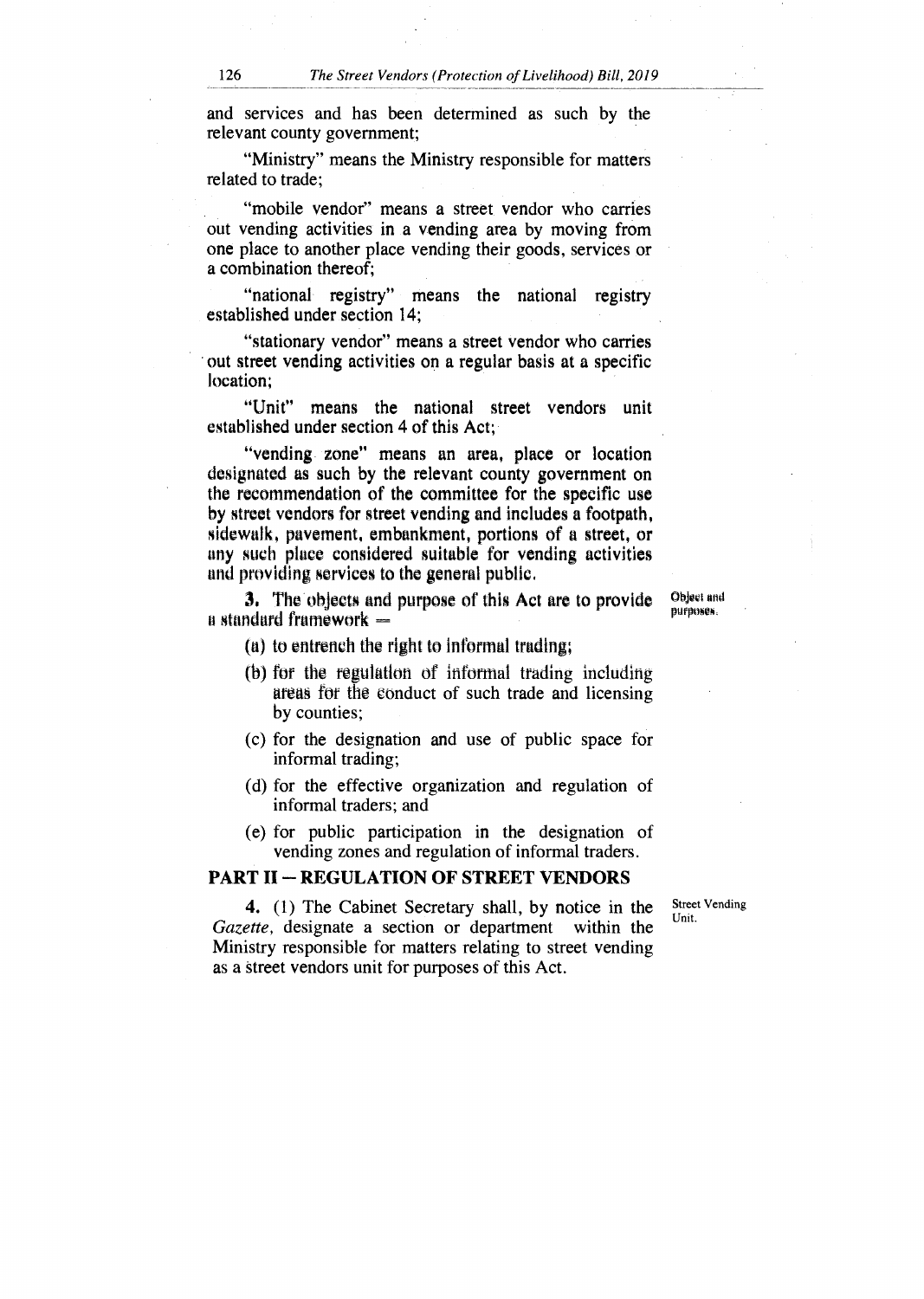- (2) The functions of the Unit shall be to —
- (a) maintain, in collaboration with county governments a national registry of street vendors in Kenya ;
- (b) prescribe, in consultation with county governments and relevant stakeholders, the minimum standards for the conduct of street vending and regulation of street vendors in Kenya;
- (c) collect and utilize data relating to street vending and street vendors in Kenya for planning and efficient management of street vendors;
- (d) prescribe fees and other charges payable for the registration of street vendors under this Act;
- (e) liaise with all relevant bodies responsible for planning and infrastructure for the proper planning and design of street vending zones within major infrastructure areas in the country;
- (f) advise the Cabinet Secretary on matters relating to street vending in Kenya; and
- (g) carry out any other activity incidental or conducive to the carrying out of its functions under the Act or regulations made under the Act.

5. (1) The headquarters of the Unit shall be in Nairobi.

(2) The Cabinet Secretary may establish such other offices of the unit anywhere in Kenya as may be necessary for the discharge of the provisions of this Act.

6. The Unit shall be headed by the Director Director. responsible for trade within the Ministry.

7. The Cabinet Secretary shall designate such public Staff of the Unit. officers, from within the Ministry as are necessary to serve in the Unit for the proper and efficient discharge of the functions of the Unit under this Act.

#### **PART III —VENDING ZONES**

shall, by notice in the county *Gazette,* demarcate and 8. (1) Each county executive committee member designate the county into vending zones as follows —

vending zones. Designation of

Headquarters of the Unit.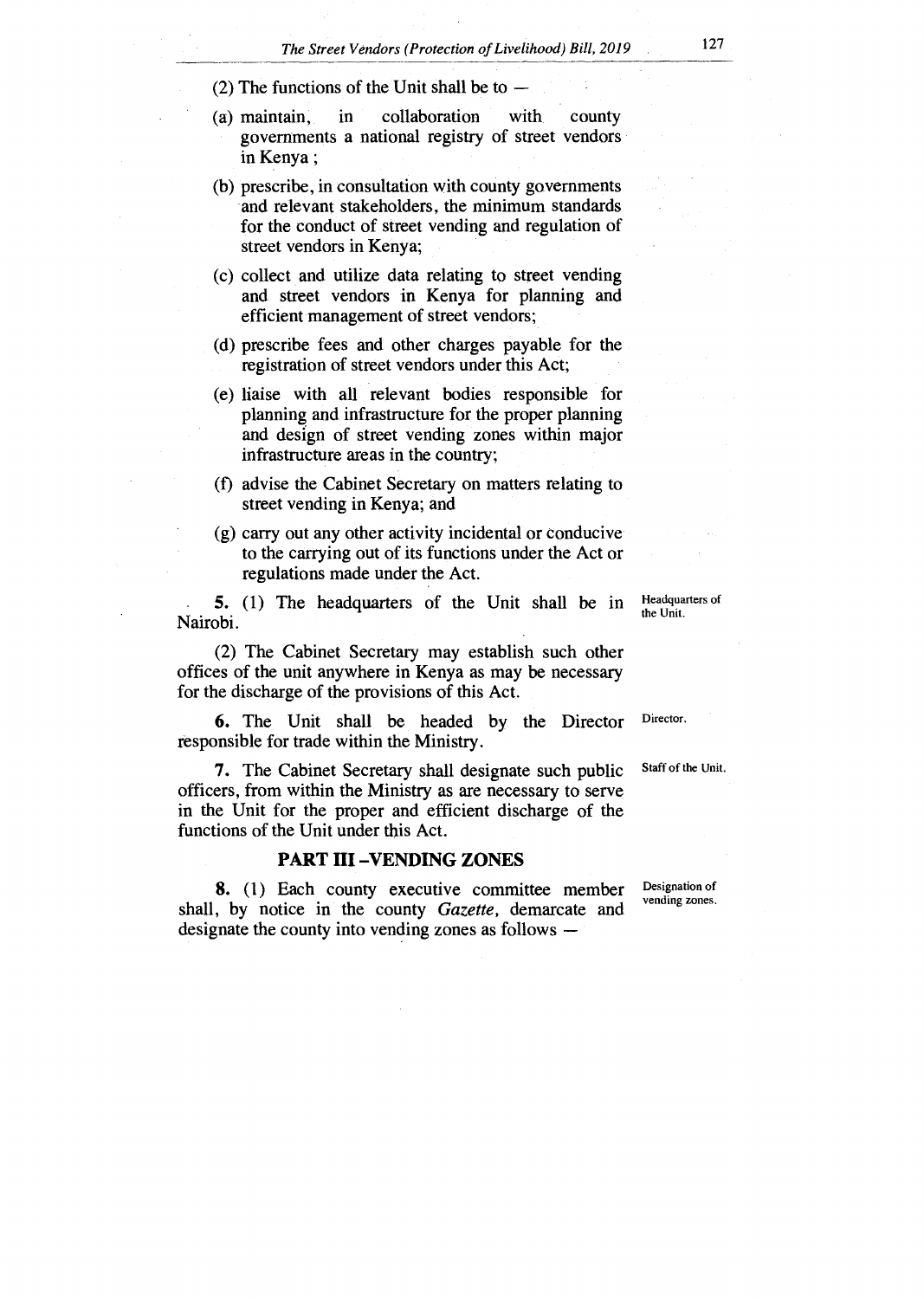(a) restriction-free vending zones;

(b) restricted vending zones; or

(c) no-vending zones.

(2) A restriction-free vending zone shall be an area in which a validly licenced street vendor may conduct vending activities.

(3) A restricted vending zone shall be a zone in which a validly licensed street vendor may conduct vending activities subject to special permission granted by the county government pursuant to applicable county laws.

(4) A no-vending zones shall be a zone in which vending activities are prohibited.

(5) The county executive committee member shall not designate a market as a no-vending zone.

(6) A person who conducts vending activities in in a restricted vending zone without a special permit or in a novending zone commits an offence.

> Vending zones plan.

**9.** (1) The county executive committee member shall be responsible for the effective management of street vending activities within the respective county.

(2) For purposes of subsection (1) the county executive committee member shall develop a county vending zone plan setting out information on the matters specified In the Schedule and taking Into account the results of the survey carried out under subsection (3).

(3) The county executive committee member shall. within twelve months of the commencement of this Act, conduct a survey of all existing street vendors and potential vending zones within the area under its jurisdiction and subsequent surveys shall be carried out at least once in every three years.

(4) The county executive committee member shall, within nine months of the conduct of the survey under<br>subsection (3), submit the results analysis and subsection (3), submit the results analysis and recommendations with respect to the survey and the vending zone plan to the county assembly for approval.

(5) In considering the vending zone plan under subsection (4), the county assembly shall conduct public participation.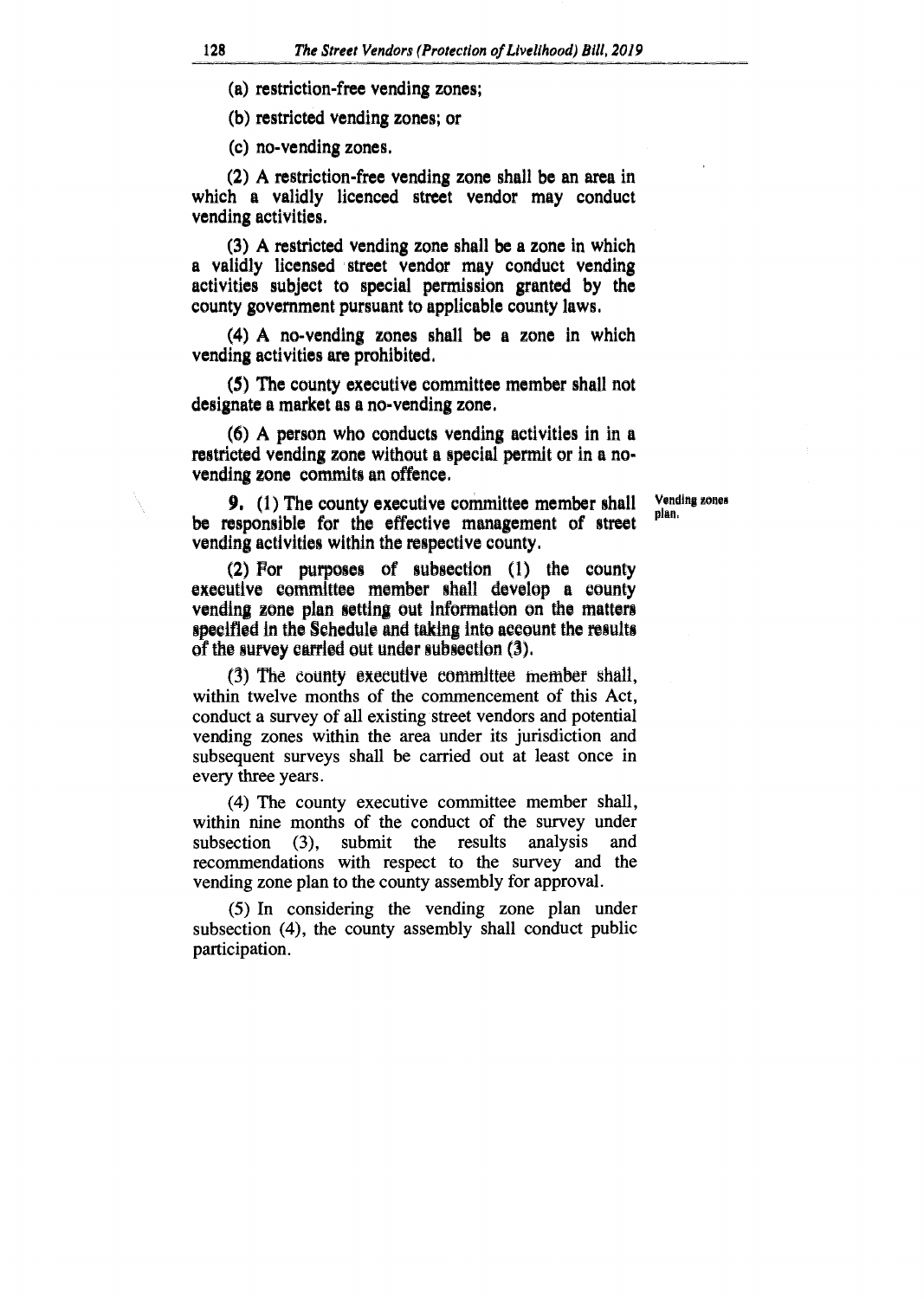(6) Upon approval of the plan the county executive committee member shall -

- (a) publish the details of the county vending zone plan in the county *Gazette* and at least one newspaper of wide circulation within the county; and
- (b) submit a copy of the plan to the Cabinet Secretary.

10. (1) Each county government shall progressively Vending centres. provide for the construction **and** maintenance of vending centres to enable the carrying out of street vending activities in a fair, transparent and safe manner.

(2) The county vending plan shall set out the location and optimal structure of vending centres to accommodate . street vendors in the respective county.

(3) The relevant State agencies shall take into account the adequate provision for vending zones and vending centres as proposed or identified in a county vending plan in the enactment of any physical planning legislation at county or national level.

11. (1) A county executive committee member may Periodic markets. designate a specific street, building or zone to be a vending zone for a specified period not exceeding five days.

(2) The county government shall essential facilities prior to the designation of periodic market under subsection (1), including but not limited to security, solid waste disposal, water, lighting and parking facilities where necessary.

**12.** (1) A county government may, upon the Relevation of recommendation of the county executive committee vendors. member, declare a zone or part of a zone to be a novending zone for any public purpose and relocate any street vendors vending in that area.

(2) The county government shall evict any street vendor whose vending licence has been revoked under section 19 or who does not have a vending licence and carries out vending activities without such licence.

(3) No licenced street vendor shall be evicted or relocated from the location specified in their licence unless the street vendor has been given thirty days' notice of such eviction in such manner as shall be prescribed by the relevant county government.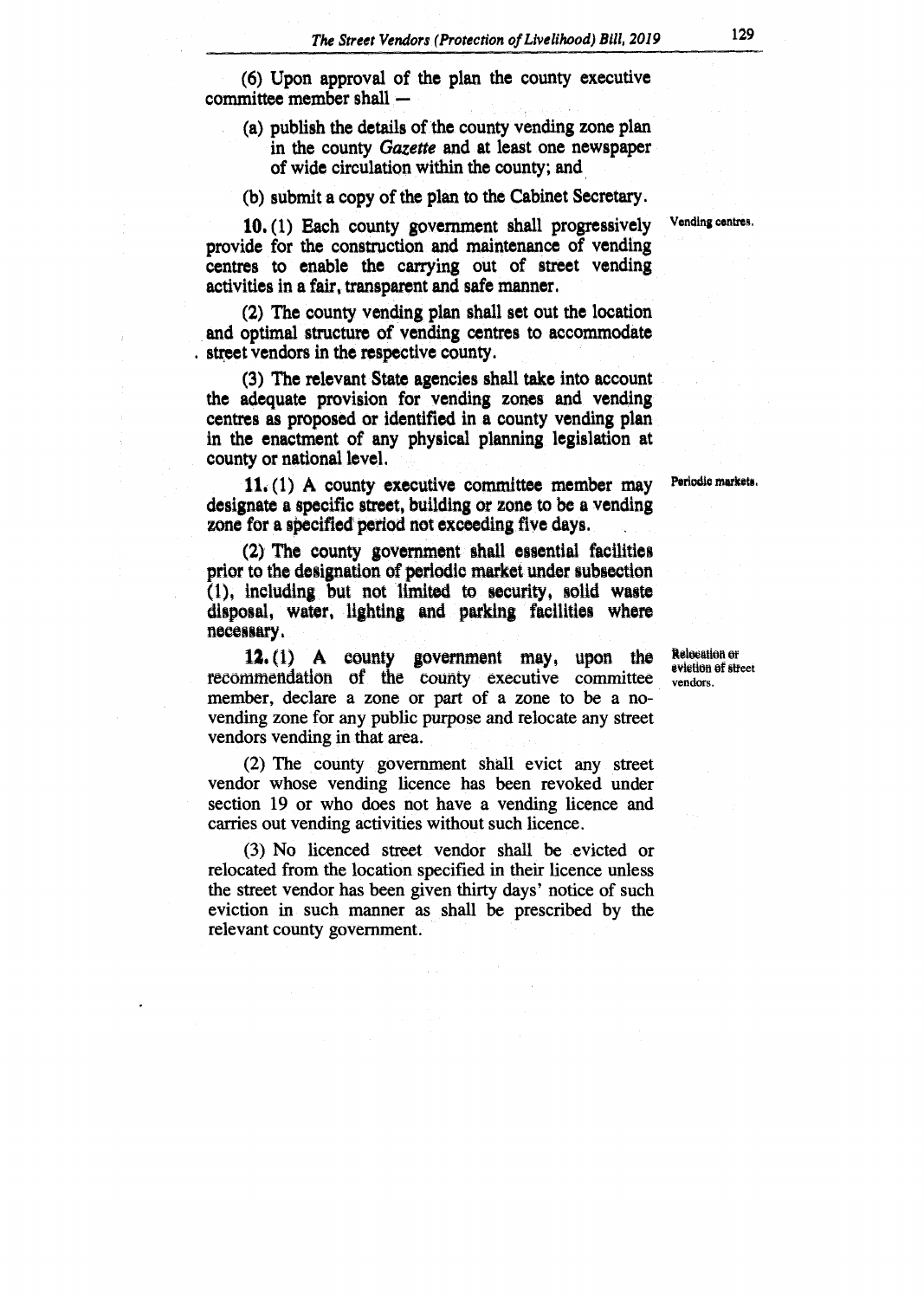(4) A street vendor shall be relocated or evicted by the county government in such manner as may be prescribed by county legislation after the street vendor has failed to vacate the place specified in their vending licence after the expiry of the notice period under subsection (3).

(5) Relocation under this section shall not take place unless the county government has installed or provided essential facilities including water, lighting, security and waste disposal facilities in the area to which the vendor is to be relocated.

(6) A street vendor who, after the expiry of the specified notice period, fails to relocate or vacate the place specified in the vending licence, shall be liable to pay for every day of default, a fine not exceeding ten thousand shillings, as may be determined by the county government, but shall not be more than the value of the goods seized from the street vendor provided that such confiscation is conducted in accordance with this Act.

**13.** The county executive committee member shall within twelve months of the commencement of this Act —

- (a) enact such county legislation as may be necessary for the implementation of this Act and the effective regulation of street vendors in the county;
- (b) monitor the implementation of this Act and any relevant county legislation on county vending;
- (c) periodically survey and assess the street vending activities in the county for policy-making purposes;
- (d) formulate and implement the county vending plan; and
- (e) designate vending zones and periodic markets within the county, subject to the provisions of this Act, the regulations hereunder and any applicable county legislation.

#### **PART IV — REGISTRATION AND LICENSING OF STREET VENDORS**

**14.** (1) The county executive committee member shall be responsible for the registration of validly licenced vendors within the respective county.

(2) For purposes of subsection (1) the county executive committee member shallObligations of county executive committee member.

Register of street vendors.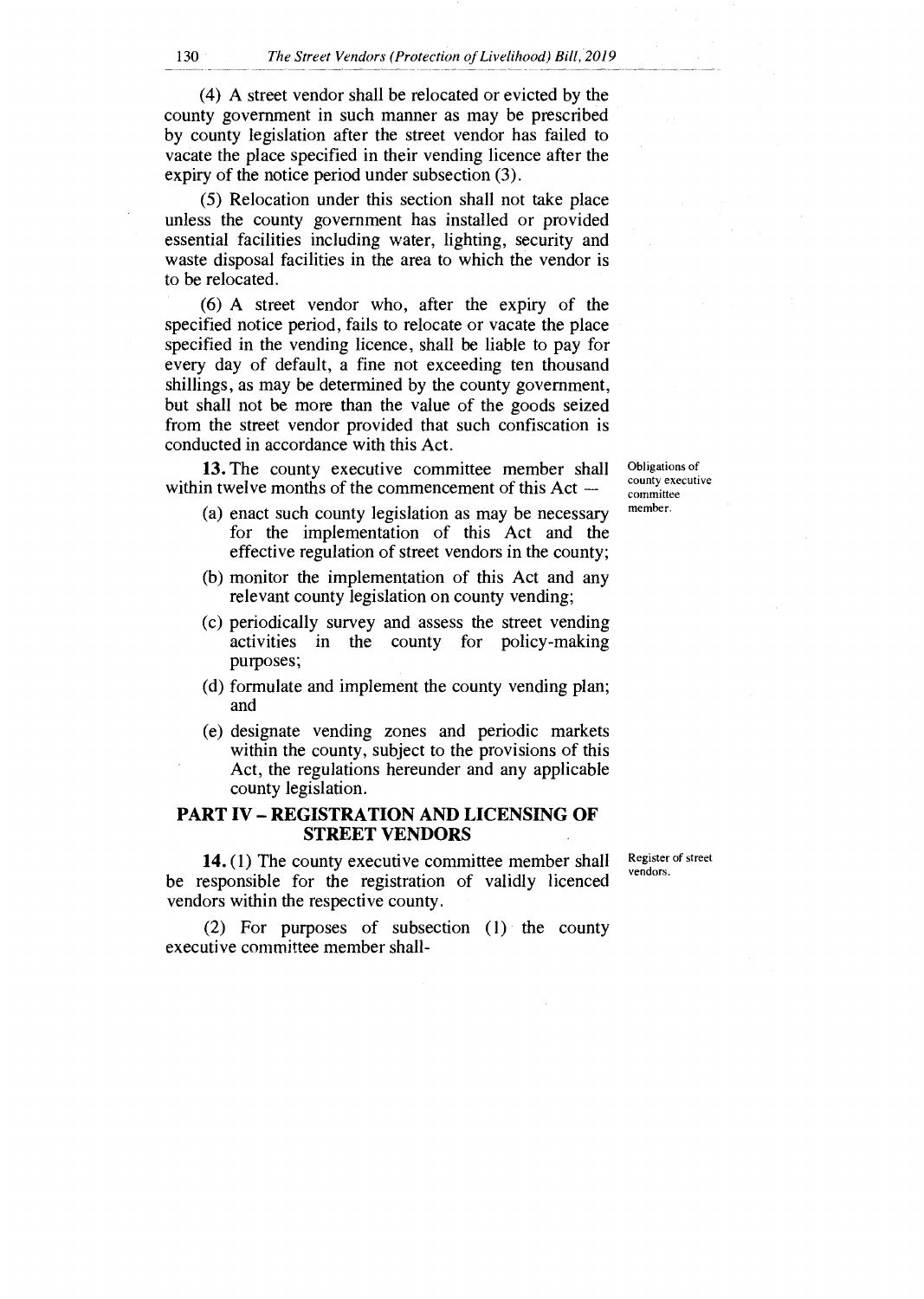- (a) maintain an up to date register of all validly licenced street vendors in the county; and
- (b) submit to the Unit an up to-date list of all street vendors holding a valid licence in the respective county every three months.

(2) The Director shall collate the lists received under subsection (1)(b) into a national register of licenced street vendors;

(3) The Director shall be the Registrar for the purpose of maintenance of the national registry of street vendors.

(4) The Cabinet Secretary may make regulations to govern the day-to-day operations of the national registry.

15. (1) A person conducting street vending activities in any place in Kenya shall register as a street vendor with the respective county executive committee member.

(2) A certificate of registration signed by the county executive committee member shall be conclusive evidence of registration as a street vendor.

16. (1) A person shall not engage street vending activities unless they are registered as a street vendor and in possession of a valid vending licence from the relevant county.

(2) A county government shall grant a vending licence to a street vendor upon payment of the prescribed fees and satisfaction of any prescribed requirements.

(3) A vending licence under this Act shall classify a street vendor as —

(a) a stationary vendor;

(b) a mobile vendor; or

(c) any other category as may be specified by the county executive committee member.

(4) A vending licence issued under this section shall include the following particulars —

(a) name of applicant;

(b) type of licence;

(c) vending location;

Registration of street vendors.

Licencing of street vendors.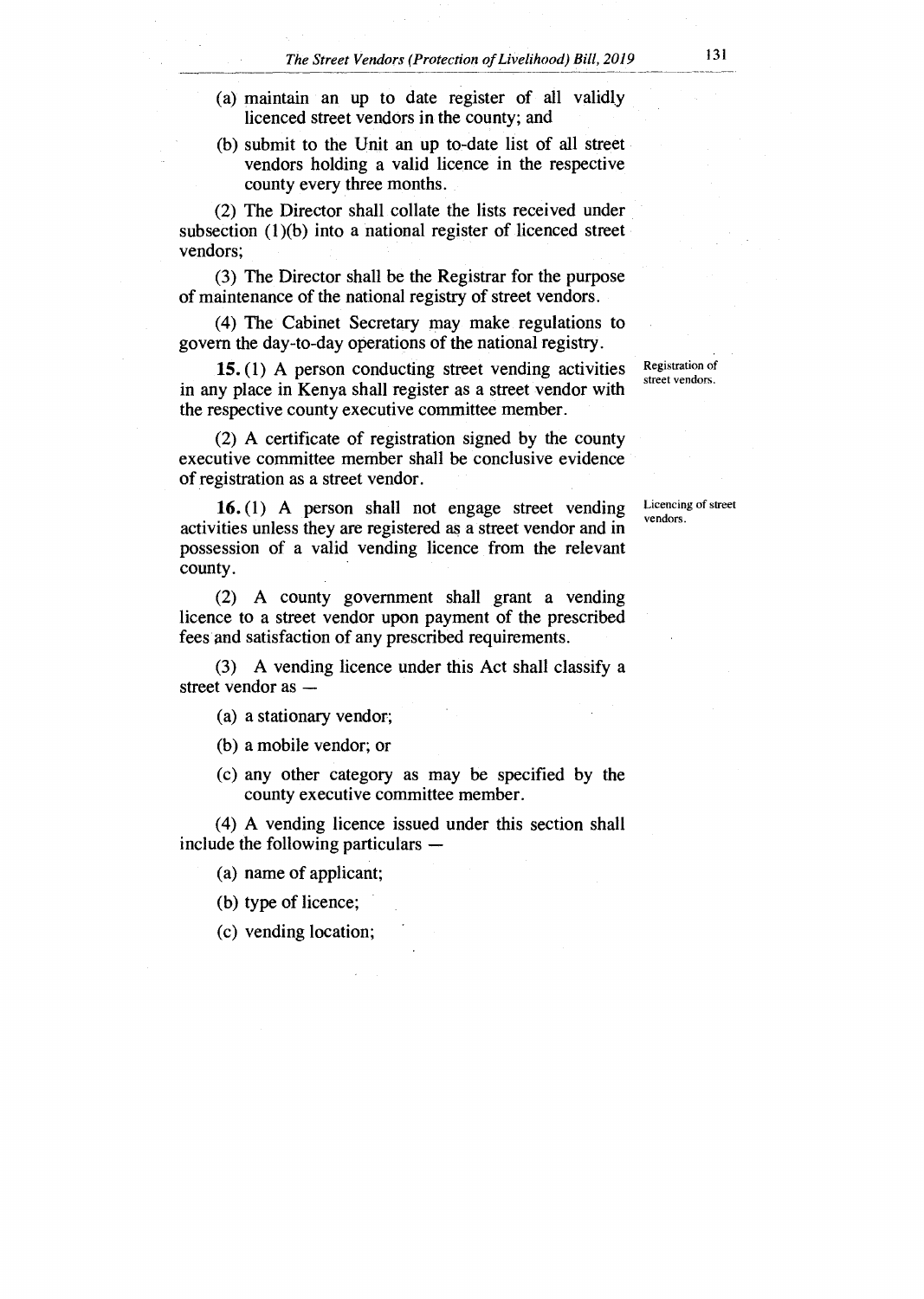- **(d) contact details of the applicant;**
- **(e) type of goods or services to be sold;**
- **(f) time and date of vending activities, where applicable;**
- **(g) type and registration number of vehicle, where applicable; and**
- **(h) any other details as prescribed by the county government.**

**17. (1) A stationary street vendor shall not sub-let, transfer, assign or otherwise alienate any vending space, stall or property allocated to them for the purpose of carrying out vending activities under this Act,** 

**Term. and conditions of licence.** 

**(2) A county government may levy an annual vending licence fee in processing the licence.** 

**(3) A vending licence issued under this Act shall be valid from the date it is issued and shall expire on such a date as may be specified in the licence.** 

**(4) A licensed street vendor shall not transfer or assign any rights accruing to them in a valid licence issued under this Act unless the vendor has applied for, and obtained the approval of the county executive committee member.** 

**(5) A street vendor may, when applying for a vending**  licence under this Act, designate such number of persons as the county legislation may specify to enjoy rights enjoyed by the licensed street vendor under the issued licence.

18. (1) Upon expiry, a vending licence may be renewed for such further period not exceeding one year.

(2) A registered street vendor issued with a vending licence may apply for renewal of the licence in the prescribed manner at least thirty days before the date of expiry of the licence.

(3) The county government may extend the period within which an application for the renewal of a licence may be made, whether or not the period has ended or the licence has expired.

**19.** (1) The county government shall have the power to renew any vending licence and may decline to renew, Revocation of a licence.

Renewal of a licence.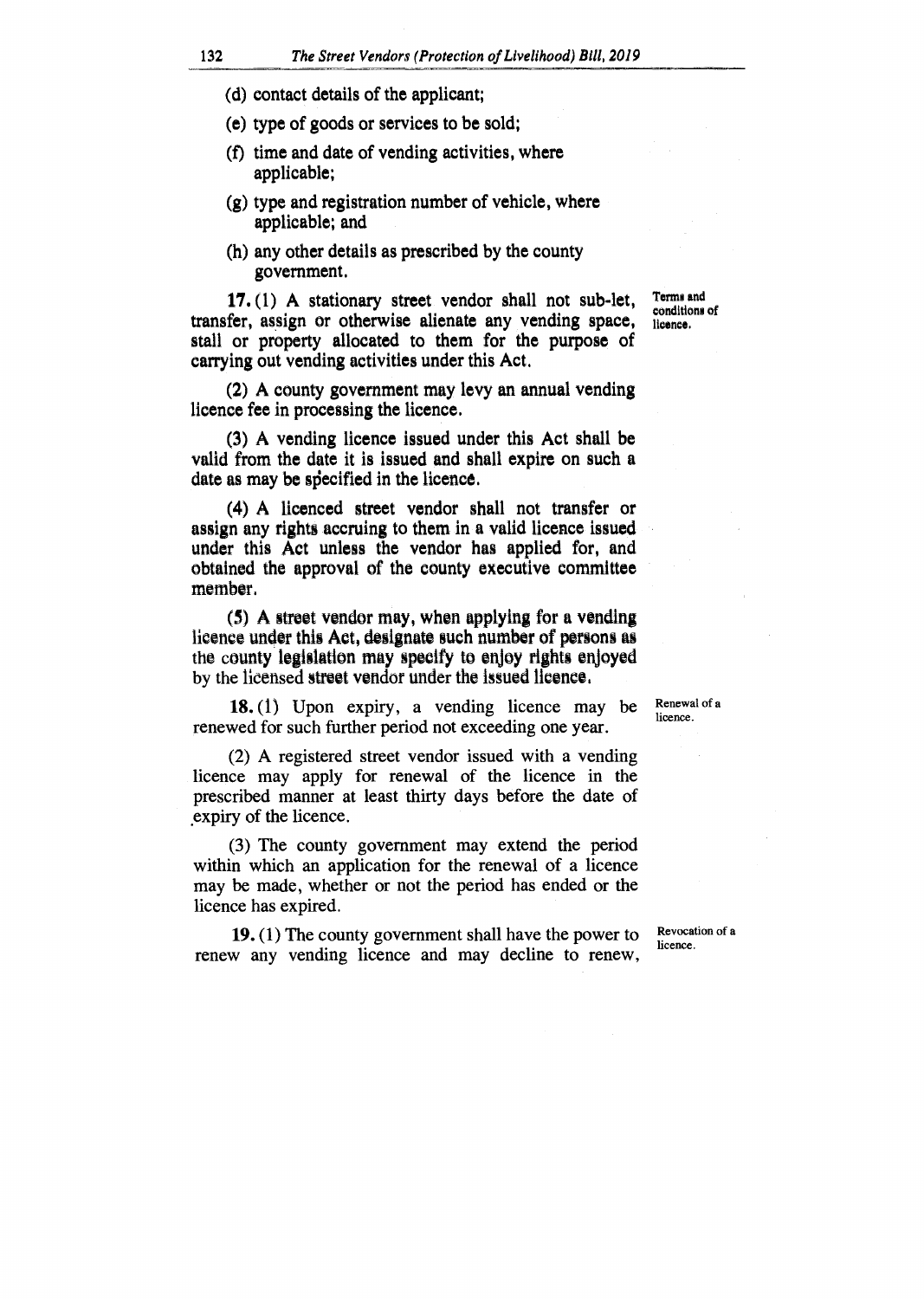**revoke or suspend a licence** *for* **a period not exceeding twelve months if it is satisfied that the street vendor is in breach of any provisions of this Act or any other written law.** 

**(2) Before declining to renew, revoke or suspend a licence under subsection (3), the county government shall notify the holder of the licence to show cause, within fourteen days, why such licence should not be revoked, suspended or denied renewal.** 

**(3) The county government shall consider the application under subsection (4) within seven days and inform the holder of the licence of the county government's decision in writing and shall give reasons for the revocation or suspension.** 

**(4) A street vendor aggrieved by the decision of the county government in the exercise of its powers under subsection (5) may appeal to the relevant county tribunal against the decision within thirty days of receipt of the decision.** 

**20.** (1) Any licensed street vendor and all persons Handling of food. **working for the street vendor who are involved in handling of food shall —** 

- **(a) ensure that the food offered for sale is clean and safe to eat and drink;**
- **(b) use tongs, scoops, plastic gloves and other suitable utensils for food preparation;**
- **(c) not use their fingers to touch any other part of their**  body during food preparation;
- (d) not wipe their hands with their clothing or any other means other than with a clean towel, cloth, antiseptic wipe or other hand sanitiser;
- (e) not cough or sneeze recklessly near any food;
- (f) not smoke while preparing food;
- (g) keep themselves and their clothes in a clean condition and shall at all times wear an apron, hairnet and such other sanitary clothing as may be prescribed from time to time;
- (h) ensure that any cuts or skin abrasions on their hands or fingers are treated and covered; and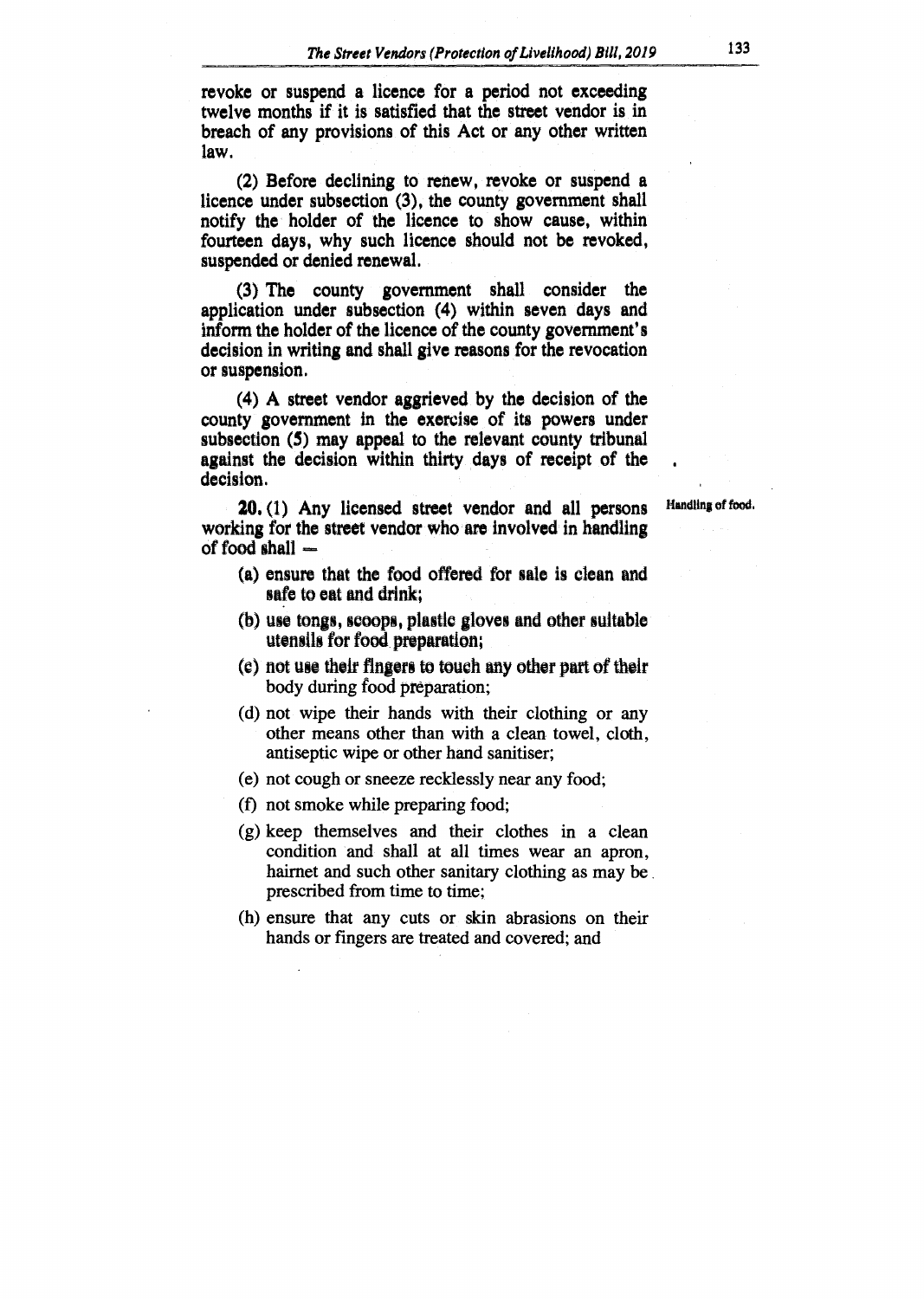(i) adhere to the requirements set out under any other law on the handling of food.

(2) The county executive committee member may from time to time, prescribe regulations relating to the proper handling of food by hawkers and street vendors.

### **PART V — RIGHTS AND OBLIGATIONS OF STREET VENDORS**

**21.** (1) Every registered and licenced street vendor has the right to carry on the business of street vending activities in accordance with the terms and conditions specified in their vending licence.

(2) Despite the provisions of subsection (1), a street vendor shall not carry on any vending activities in an area designated as a no-vending zone.

**22. (1)** Every street vendor has the right, within vending zones and adjacent areas, to access essential facilities of reasonable quality including but not limited to security, lighting, sanitation services and parking facilities where necessary.

(2) Each county government shall provide essential facilities for the carrying out of vending activities taking into consideration —

- (a) the vending activity being conducted in a specific vending zone;
- (b) applicable health and safety standards;
- (c) the public interest; and
- (d) any applicable county legislation.

**23.** (1) Every registered and licensed street vendor has the right to quiet possession of their goods, subject to the provisions of this Act and the tenns and conditions of their vending licence.

(2) Where a street vendor's goods or assets utilised for their street vending activities are confiscated under this Act, the officer confiscating the goods shall issue the street vendor with a receipt detailing —

- (a) the specific goods confiscated;
- (b) the location from which the goods may be recovered;

Right to quiet possession of goods.

Right to adequate facilities.

Right to carry on business of street vending.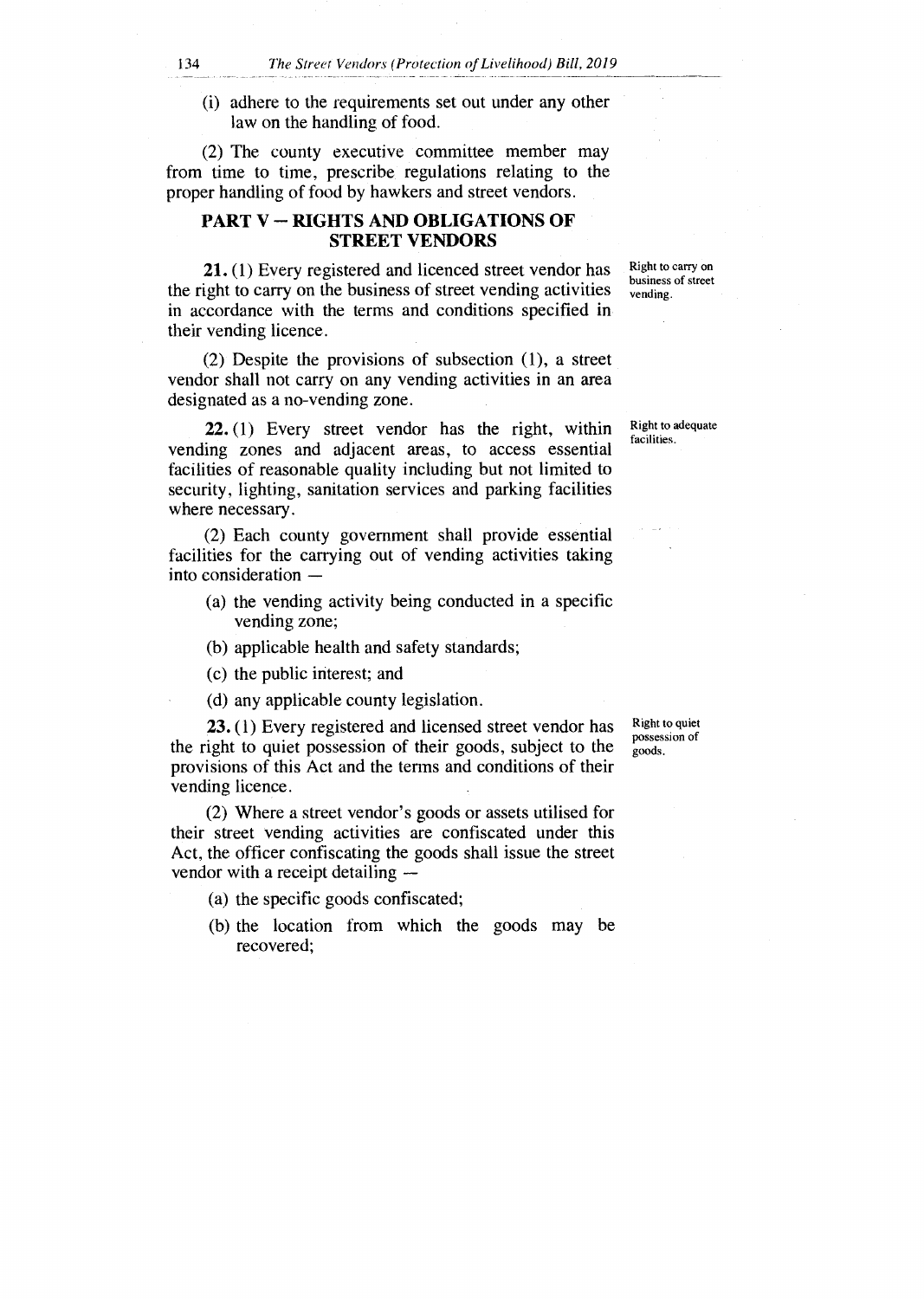- **(c) the time within which the confiscated goods must be recovered; and**
- **(d) such other information as may be prescribed by county legislation.**

**24. No office of the national or respective county government shall harass a street vendor in the course of conducting their vending activity** 

**25. (1) Every street vendor has the right to be a member of an of association street vendors in the respective county in which the street vendor is licensed to conduct the business of street vending business.** 

**(2) It shall not be mandatory for a street vendor to be a member of any vendors association under this** Act.

26. (1) Every street vendor shall maintain the cleanliness and public hygiene of vending zones and adjoining areas.

(2) An individual stationary street vendor shall continue to maintain their allocated space in a clean and hygienic condition as a condition of their vending licence.

(3) All mobile street vendors shall be required to dispose of their waste responsibly.

(4) Each street vendors' association shall, In collaboration with the county authorities be responsible for the maintenance of the general cleanliness and public hygiene of their respective vending zones.

27. (1) A street vendor shall conduct vending activities in a manner that does not unreasonably impede the public's right of way.

(2) Notwithstanding the generality of subsection (1), a street vendor shall not conduct street vending activities in a manner that is likely to impede access to fire hydrants, building entrances, bus stops, roads or other public amenities is prohibited.

#### **PART VI — MISCELLANEOUS PROVISIONS**

**28. (1)** A county government may enact county specific legislation generally for the better carrying out of the purposes and provisions of this Act.

(2) The legislation enacted by a county assembly under subsection (1) shall set outCounty legislation.

Access to public utilities.

**Right** to

association.

Protection from harassment.

Public hygiene.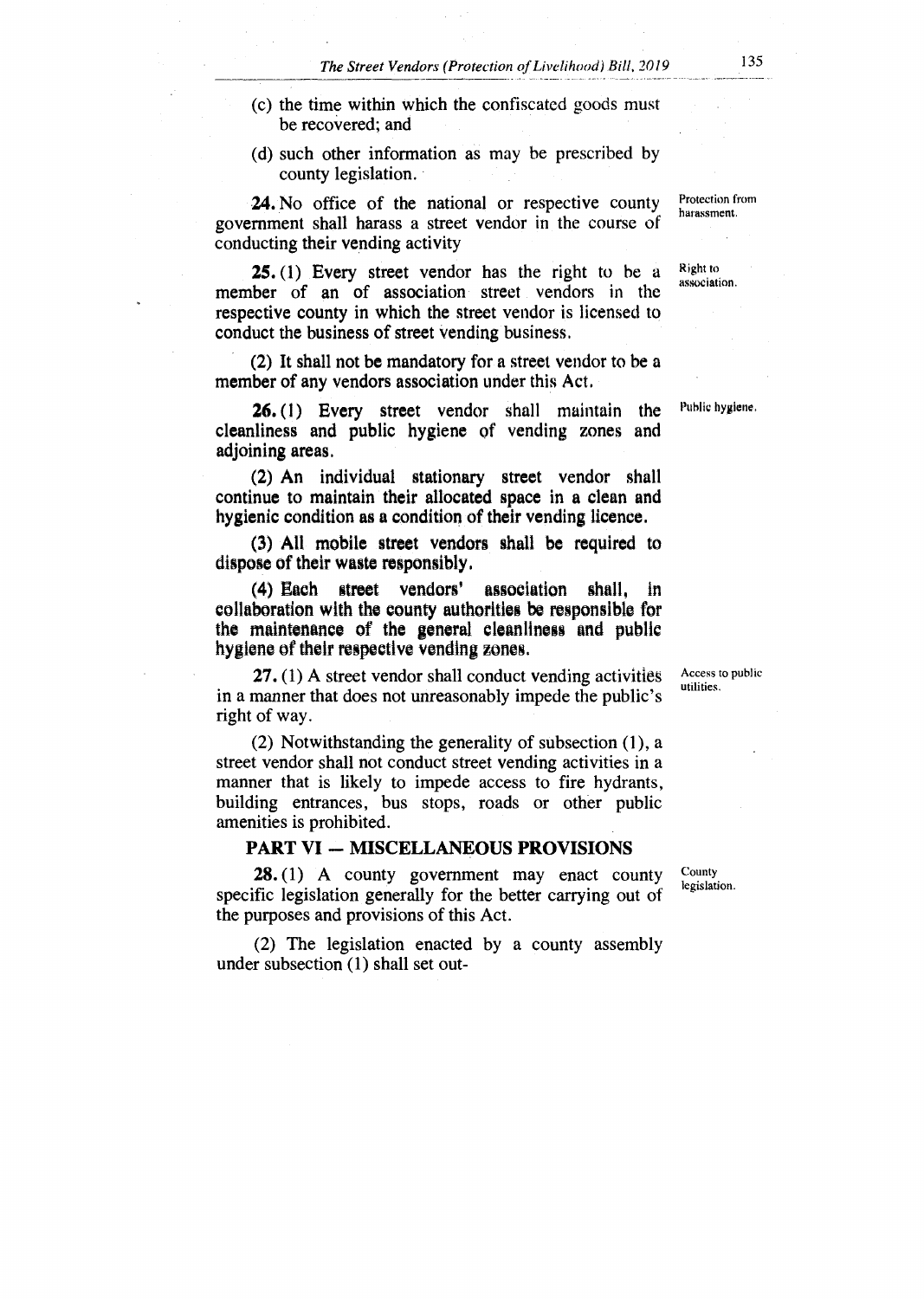- **(a) the terms and conditions for the issuance of vending licences;**
- **(b) the conditions for the maintenance of the register of street vendors in the county;**
- **(c) criteria for the registration of a children's home within the respective county;**
- **(d) process of determination of an application for a street vending licence;**
- **(e) the conditions for the issuance or renewal of a licence under this Act;**
- **(f) process of application for the renewal of licences, de-registration and revocation of a licence issued to an applicant under this Act; and**
- **(g) such other matters that may be necessary for the effective management of street vending activities in the county.**

**(3) Legislation enacted pursuant to the provisions of subsection (1) shall conform to the provisions of this Act.** 

**29. The Cabinet Secretary may make regulations for the better carrying out of the provisions of this Act.** 

**Regulations.**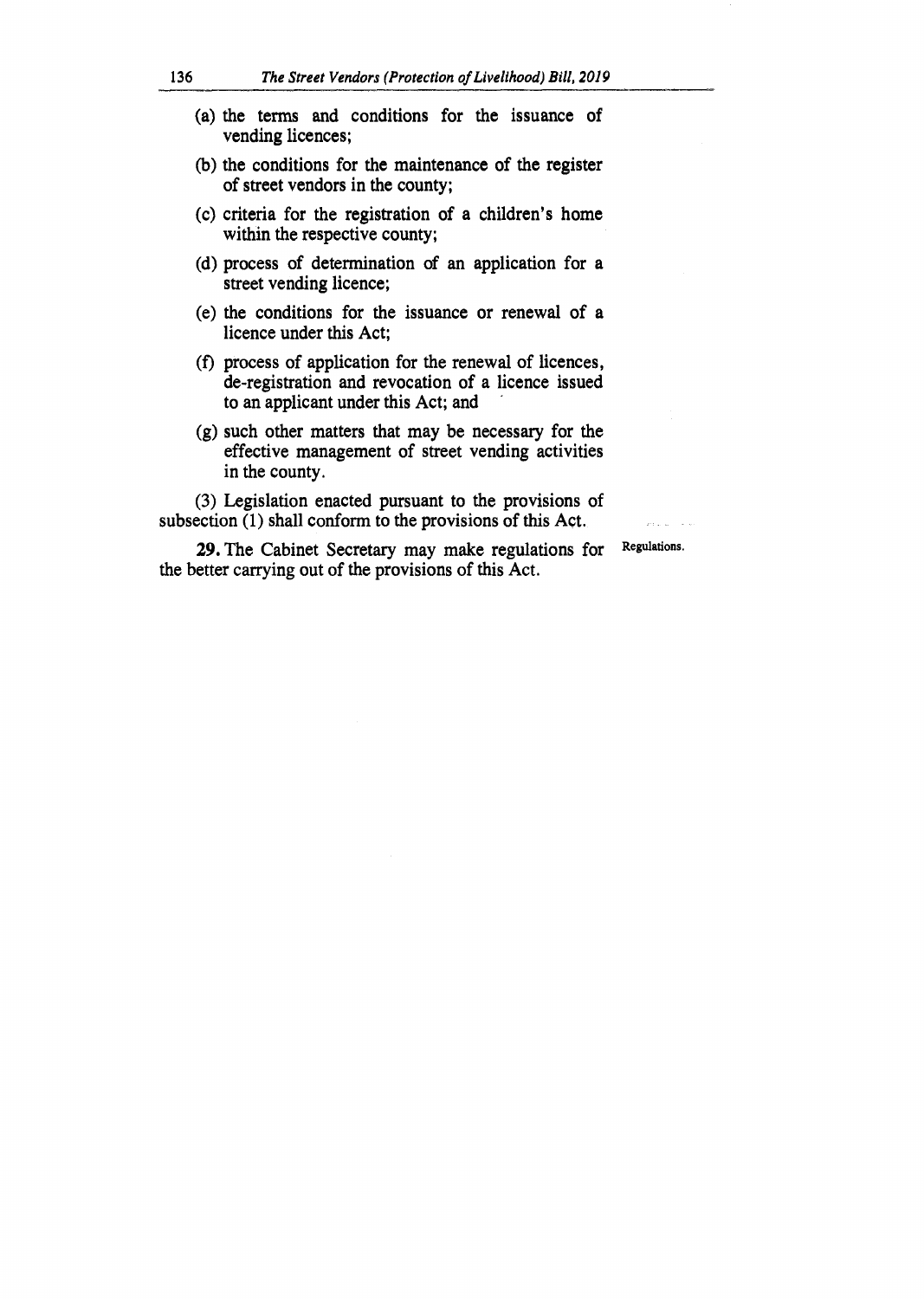#### **SCHEDULE (s.9(2))**

# **CRITERIA FOR THE FORMULATION OF THE COUNTY VENDING PLAN**

- **1.** The vending zones plan shall --
- (a) ensure that any public right of way is not impeded;
- (b) ensure that the provisions of space or area for street vending is reasonable and consistent with existing natural markets;
- (c) take into account the civic facilities for the appropriate use of identified spaces or areas as vending zones;
- (d) promote convenient, efficient and cost effective distribution of goods and provision of services;
- (e) ensure a balance between the interests of formal retailers and other stakeholders in the private sector to promote coexistence of hawkers and street vendors; and
- (f) such other matters as may be specified in county legislation to give effect to the street vending plan.
- **2.** The vending plan shall contain —
- (a) determination of spatial planning norms for street vending;
- (b) designation of space or areas as vending zones
- (c) classification of vending zones as non-vending, restricted and restriction-free vending zones
- (d) making of spatial plans adequately conducive for the number of hawkers and street vendors in the county and accounting for future population growth or other norms as may be necessary;
- (e) consequential changes needed in the physical planning of the urban area or city to accommodate hawkers and street vendors in the designated vending zones.

**3.** Declaration of a no-vending zone shall be designated in the vending plan, subject to the following principles —

- (a) any existing market or a natural market as identified in the survey shall not be declared as a no-vending zone;
- (b) declaration of a no-vending zone shall be done in a manner which displaces the minimum percentage of hawkers and street vendors;
- (c) overcrowding of any place shall not be a basis for declaring any area as a no-vending zone provided that restrictions may be placed on the issuance of vending licences in such areas;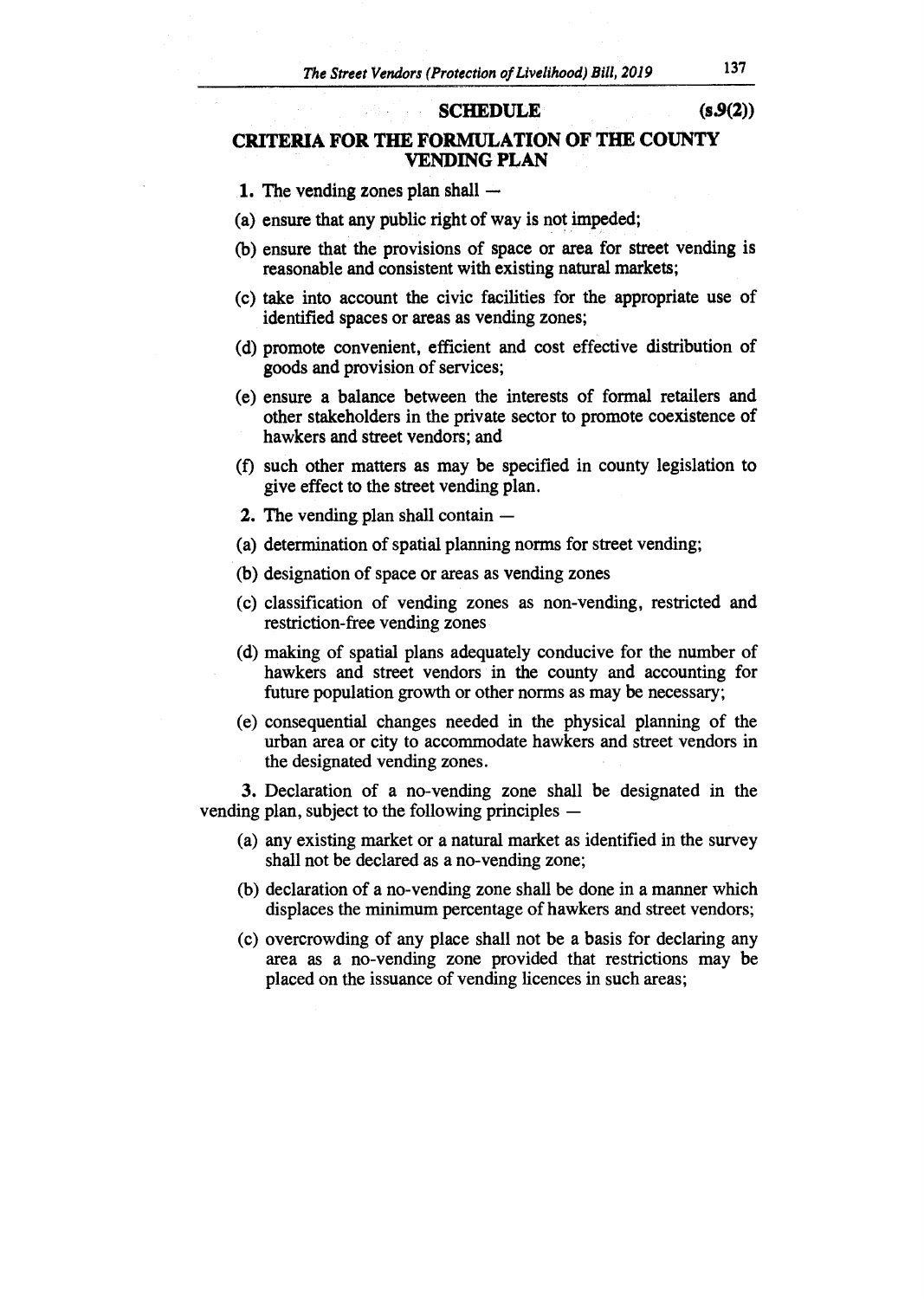#### 138 *The Street Vendors (Protection of Livelihood) Bill, 2019*

- (d) sanitary concerns shall not be the basis for declaring any area as a no-vending zone unless such concerns can solely be attributed to street vendors and cannot be resolved through appropriate action by the county government;
- (e) until such time as the results of the survey have been derived, and the county vending plan formulated, no zone shall be declared as a no-vending zone.
-